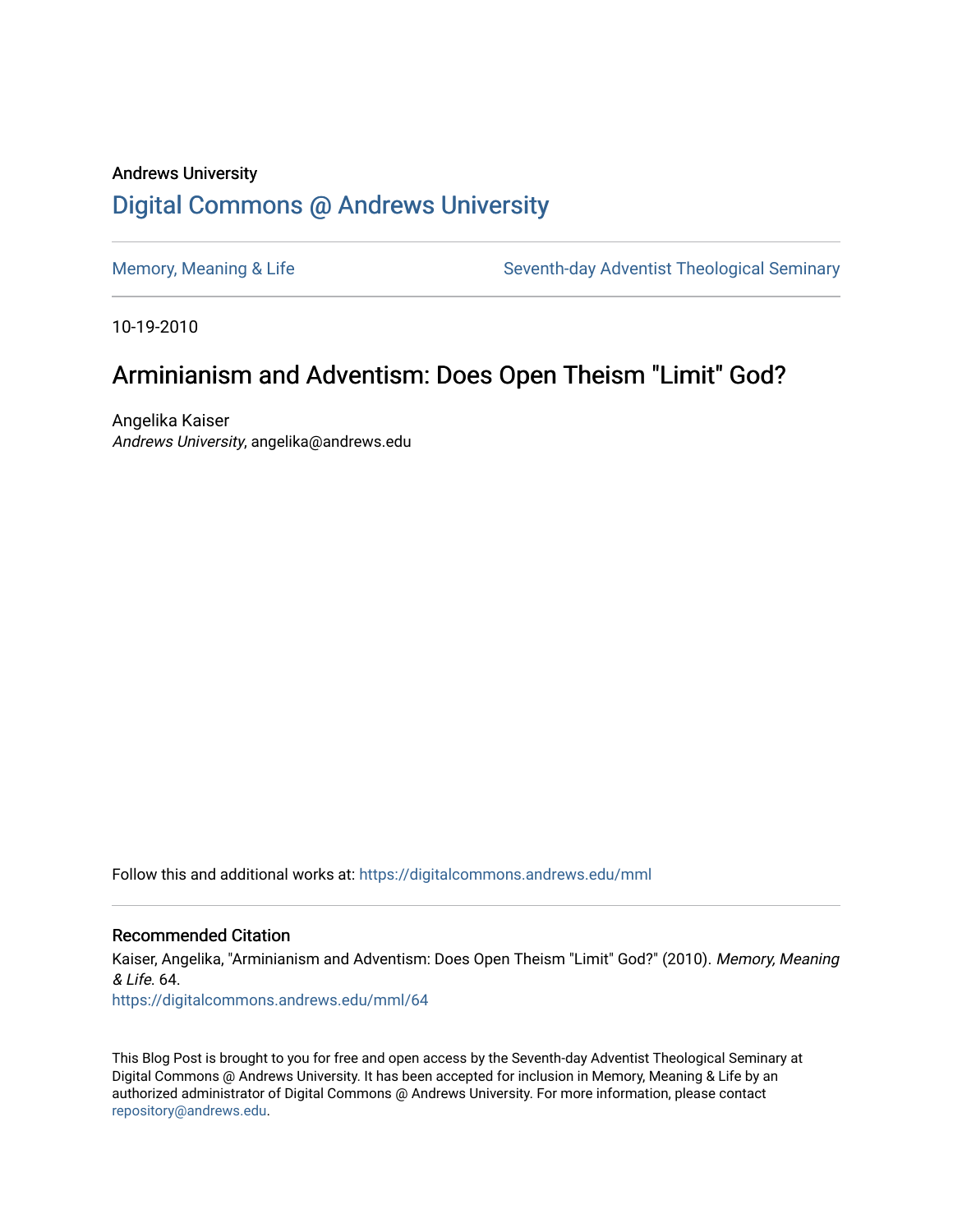# **[Memory, Meaning & Faith](http://web.archive.org/web/20120716004719/http://www.memorymeaningfaith.org/blog/)**

[Main](http://web.archive.org/web/20120716004719/http://www.memorymeaningfaith.org/blog) [About](http://web.archive.org/web/20120716004719/http://www.memorymeaningfaith.org/blog/about.html) [Archives](http://web.archive.org/web/20120716004719/http://www.memorymeaningfaith.org/blog/archives.html) October 19, 2010 **Arminianism and Adventism: Does Open Theism "Limit" God?**

One of the presenters during the Friday-afternoon Break-out sessions was T. Richard Rice, since 1998 professor at the School of Religion at Loma Linda University, California. Dr. Rice has (co-)authored several publications on the topic of Open Theism, a term he himself has coined for describing a theological school of thought that aims at explaining that God in his love has made his creatures with an inherent free will.

[Richard Rice opened his presentation by reminding the audience of the recent passing of his friend and co-author, Clark H.](http://web.archive.org/web/20120716004719/http://en.wikipedia.org/wiki/Clark_Pinnock) Pinnock (Feb 3, 1937 - August 15, 2010) and by expressing his gratitude and appreciation for the good collaboration they had over the years, especially in the area of Open Theism (OT). Pinnock was a foremost proponent of OT.

One of the books Pinnock, Rice and others published on the topic of Open Theism (OT) was *The Openness of God*: *A Biblical Challenge to the Traditional Understanding of God* (InterVarsity Press, 1994). Rice pointed to the fact that the understanding of God as proposed *in The Openness of God* was object of much criticism and saw itself confronted with the accusation, that it undermines the Christian teaching of God's nature. Critics claim that the attractions of OT come at the cost of God's majesty, since its rigorous pointing to man's free has certain implications for God's foreknowledge and is supposedly not in harmony with God's sovereignity.

Over the years, according to Rice, the assessment of OT became more measured and was generated, from some theologians, a certain amount of appreciation. [Bruce L. McCormack,](http://web.archive.org/web/20120716004719/http://www3.ptsem.edu/Content.aspx?id=1942&menu_id=72) for example, saw "limited divine foreknowledge" as one foundation of OT and acknowledged that Open theists reject the concept of God's timelessness and impassibility and thus being consistent with "limited divine foreknowledge and a mode of relating to the world that is characterized by affectivity ad reciprocity" (from *Engaging the Doctrine of God: Contemporary Protestant Perspectives*, Baker Academic, 2008).

Rice presented several examples in which critics of OT mainly pointed to the limitations of God that would be a result of holding on to OT. Thus [Millard Erickson](http://web.archive.org/web/20120716004719/http://en.wikipedia.org/wiki/Millard_Erickson) points out, that OT supports "limited foreknowledge" and opposes "the traditional view of exhaustive divine foreknowledge" (from *What Does God Know and When Does He Know It: The Current Controversy Over Divine Foreknowledge*, Zondervan, 2003). According to [Gary Dorrien,](http://web.archive.org/web/20120716004719/http://en.wikipedia.org/wiki/Gary_Dorrien) Open theists hold to "the classical Arminian position, in which God is viewed as having limited his power in relation to the world in order to give his creatures freedom to live and flourish within it" (from *The Remaking of Evangelical Theology*, Westminster John Knox Press, 1998). Rice also cited [Roger E. Olson](http://web.archive.org/web/20120716004719/http://en.wikipedia.org/wiki/Roger_E._Olson), who was one of the plenary presenters at the Armenianism and Adventism Symposium. Rice cited from Olson's ["God's Self-Limitation](http://web.archive.org/web/20120716004719/http://evangelicalarminians.org/olson.Gods-self-limitation)" in which the author recognizes that the concept of God who is limiting himself in creation as well as in incarnation is "an important presupposition of classical Arminian theology and of open theism." Rice went on as to explain that for Olson God has limited power, because he freely choose to limit it. Two main reasons/purposes are given by Olson as for why God made this choice: 1. to have "real, rather than imaginary, relations with human persons" and 2. because only if God "limits his power in relation to creation" he can avert to be reponsible for evil. Divine determinism, according to Olson, "inevitably makes God the author of sin and evil."

Pinnock himself, as proponent of OT, employs limit language in order to show how similar OT and other theological schools of thought really are. Thus he states that the concept of OT is "not alone in positing libertarian freedom of divine selflimitation of power to make room for the creature. It is not unusual for contemporary theologians to speak of the divine selflimitation or kenosis whereby God freely chooses to allow the world to impact him without, however, losing his lordship over it ... [the OT-model] echoes many themes of the theology of hope, which recognizes a God who limits himself in creating a world which has the capacity to affect him without his losing his lordship over it." Thus Pinnock himself draws on words of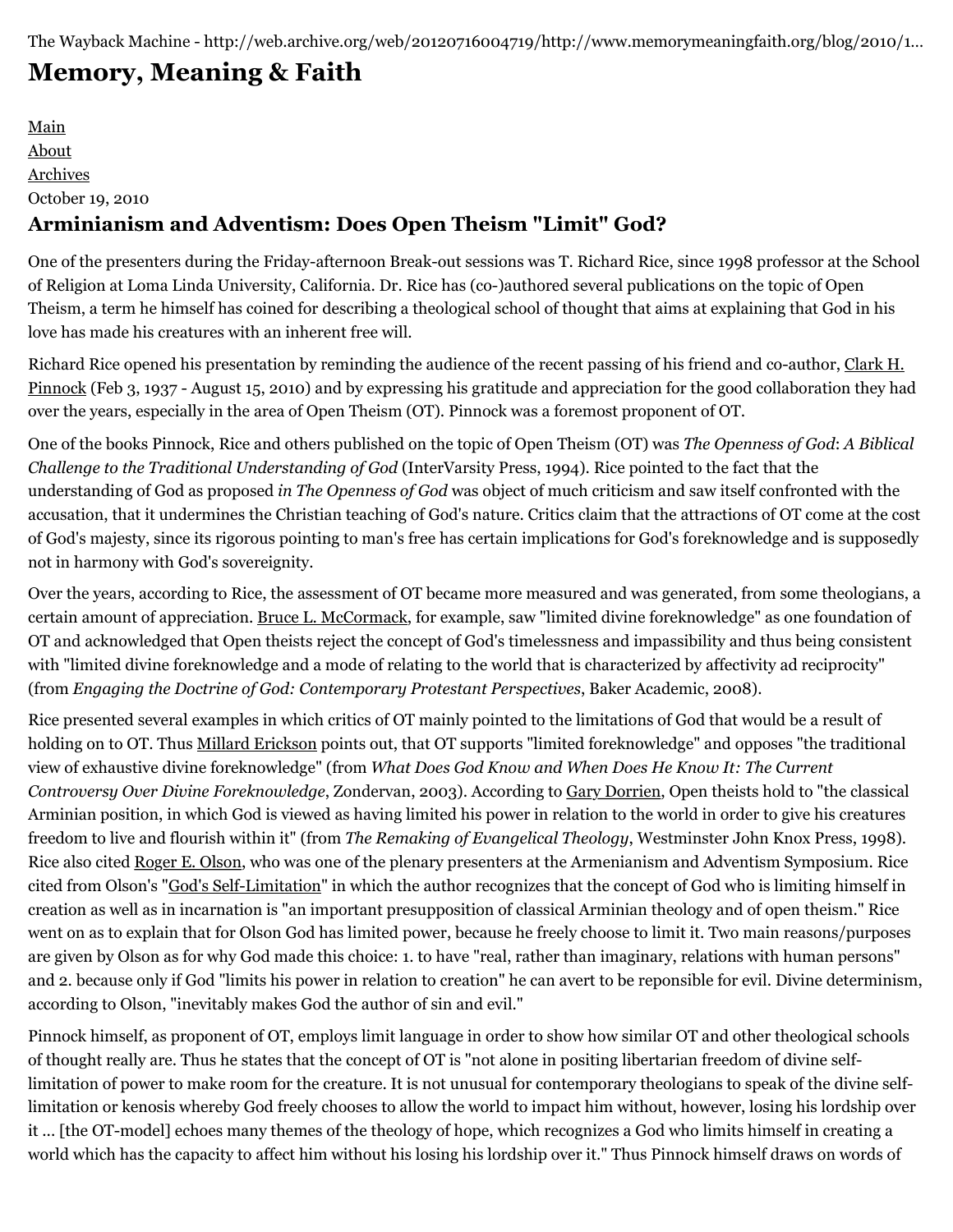#### limitation.

The main thesis, however, Richard Rice presented, was the proposal that Open theists should avoid limiting language. That kind of terminology suggests limitations of God which are both unnecessary and misleading. Open theists, according to Rice, can make their points without using the notion of limits. Rice argued, that by avoiding limit language the discussion could focus more on the positive features of God's character and being.

Reasons for open theists to avoid the usage of limit language in characterizing God:

### Reason  $# 1$ ) The connotations of `limit $\prime$  language.

The word "limit" carries negative connotations; it obviously points to something which is inferior, which has ends and boundaries. As we think of God, however, we think of the ultimate, the unexplainable, the never-ending and all-knowing and -encompasing and since OT is not targetting primarily at minimizing this understanding, limit laguage is inappropriate to clearly depict the main thesis of OT.

#### Reason # 2) The logic of omniscience.

Richard Rice indicates that the most negative reaction against OT is maybe the most inaccurate one, and that is the thinking, that OT is about divine foreknowledge. The accusation is made, that OT wants to eliminate the notion of God as foreknowing human free decisions. Rice countered with the statement that Open theists actually react to this accusation not by solving, but by dissolving it: regarding decisions out of the human free will, there is nothing to know, because they are not yet made. So in this regard one cannot speak of God's foreknowledge, since there is nothing to foreknow. The real question regarding human decisions is the status of free will decisions: are they foreknowable, or not? Thus the crucial question is: what is there to know? Rice stated, that nothing is wrong with God's foreknowledge or knowledge itself. It's just the question, What there is to know?

#### Reason # 3) The logic of decision.

OT believes, so Rice, that God had a choice when it came to creation, that he actually had the option of creating beings which either would enjoy freedom of will or not. If both choices were possible, then, why did God choose to create as he did, i.e. creatures with a free will? The choice between these two options is just existent, so OT, when both options are siginificantly different. By choosing one of these two options, God embraced the values of the one, and not of the other. That means, that absolute certainty about how humans will behave is not available in a creation where creatures enjoy libertarian freedom. But in a creation where the creatures have no free will, everything would of course be foreknowable, but at the cost of God becoming also the originator of evil and be less loving and less interested in real interaction and realtionship with the beings he created. Either way, limitations are involved.

#### Reason # 4) The subtlety of divine power.

One reason, so Rice, for not employing limit language in order to explain God's nature by the OT-model, concerns the nature of divine power. God endows creature with capacity to exercise freedom, to make choices and contribute to ongoing events. God gives up a measure of divine power so creatures could have some for their own. But, as Rice indicated, there are problems with the basic presupposition of this thinking. The main presupposition is, that there is just a certain amount of power circulating around. Rice asked, why we should think of power this way. We do not think of love and happiness this way, i.e. that there exists just a certain amount of love and a certain amount of happiness in the universe. So why should we think of power that way?

Also, a world in which God's lets man partake in decision-making processes, may express God's nature more fully and adequately than a world where he decides everything himself. For Rice it seems to be a higher kind of power, where God takes